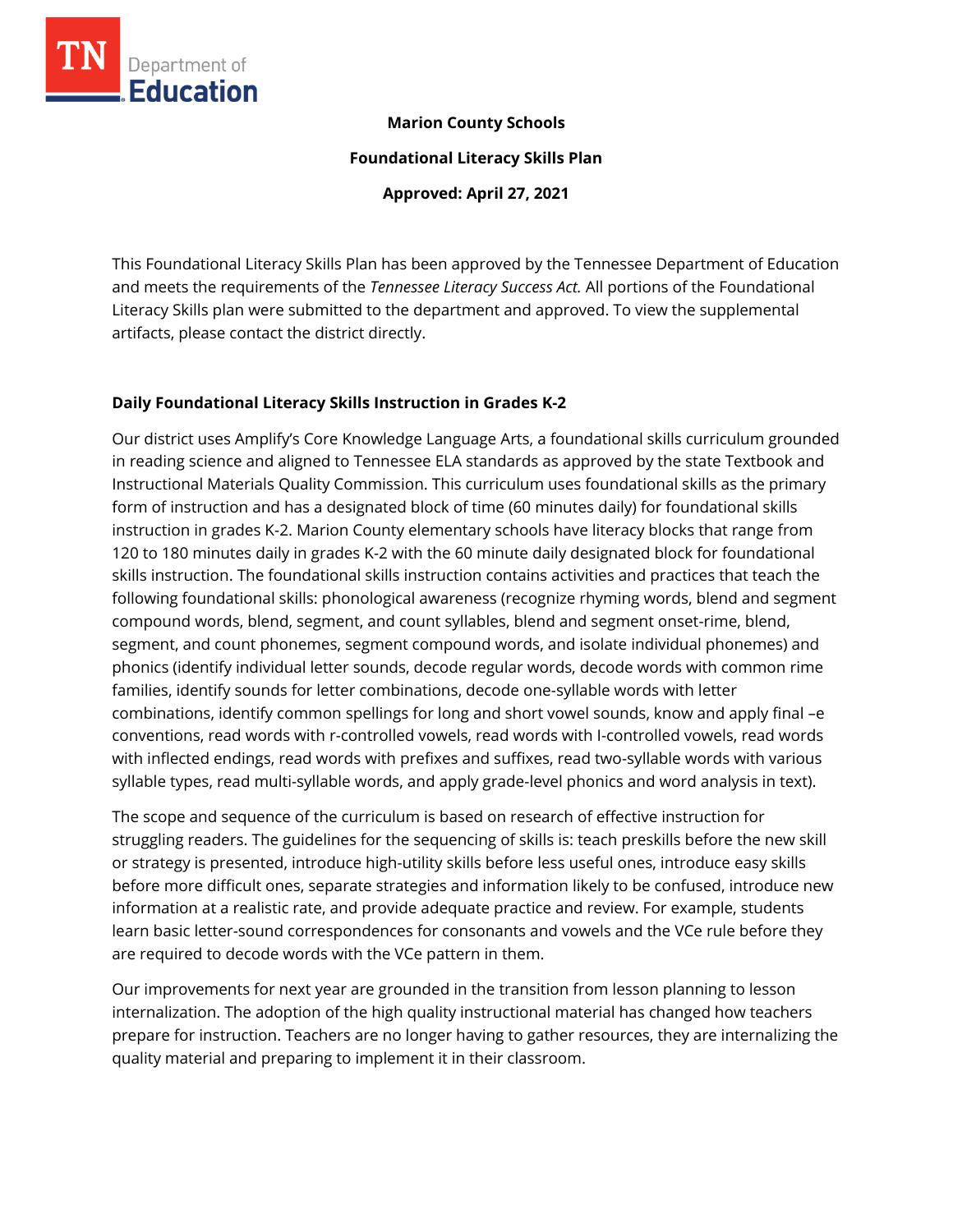Department of **Education** 

#### **Daily Foundational Literacy Skills Instruction in Grades 3-5**

Our district has an integrated literacy block for grades three through five grounded in reading science aligned to Tennessee ELA standards. The district adopted Amplify's Core Knowledge Language Arts for Grade three and Open Up Resources Expeditionary Learning for grades four and five. The curriculum materials are selected from those approved by the state Textbook and instructional Materials Quality Commission. During the integrated ELA block that meets an evidencebased approach to applying foundational skills within daily lessons, our students receive a total of 120 to 180 minutes in third grade, 120 to 150 minutes in fourth grade, and 60 to 120 minutes in fifth grade of ELA instruction. All daily instruction includes components of knowledge-building for about 60 minutes per day and foundational skills instruction that includes fluency, grammar, morphology, spelling, and writing for at least 30 minutes per day. The adopted curriculum also engages students in work around fluency, vocabulary, and comprehension. The fluency, vocabulary, and comprehension skills are not taught in isolation, but are embedded within the lesson to ensure continuity, cohesion, and connection.

For example, our 3rd graders completed the unit on Light and Sound. The unit integrates the skills of spelling, dictionary skills, grammar, and morphology with the scientific knowledge of light and sound. Students will review and learn spelling with "a\_e", will become proficient in the application of guide words, will learn conjunctions as a part of speech, and learn new suffixes. The integration of the above skills will be learned while increasing the students' knowledge of light and sound.

Our improvements for next year are grounded in the implementation of the high quality materials and the integration of literacy skills and knowledge. Teachers will be provided professional development focused on integrated literacy instruction.

## **Approved Instructional Materials for Grades K-2**

Amplify - K-5 Core Knowledge Language Arts

## **Approved Instructional Materials for Grades 3-5**

Open Up - K-5 Expeditionary Learning

## **Additional Instructional Materials Information**

Amplify-Core Knowledge Language Arts was adopted for K-2 as well as grade 3. Open Up-Expeditionary Learning was adoped for grades 4-5.

# **Universal Reading Screener for Grades K-5. This screener complies with RTI<sup>2</sup>and Say Dyslexia requirements.**

EasyCBM is our universal screener in grades K-5 for benchmarking and progress monitoring and is on the state approved list. EasyCBM complies with RTI2 and Say Dyslexia requirements. The screener is used to assess reading and math in the fall, winter, and spring for grades Kindergarten through 5th grade.

## **Intervention Structure and Supports**

RTI2 Reading Intervention Structure: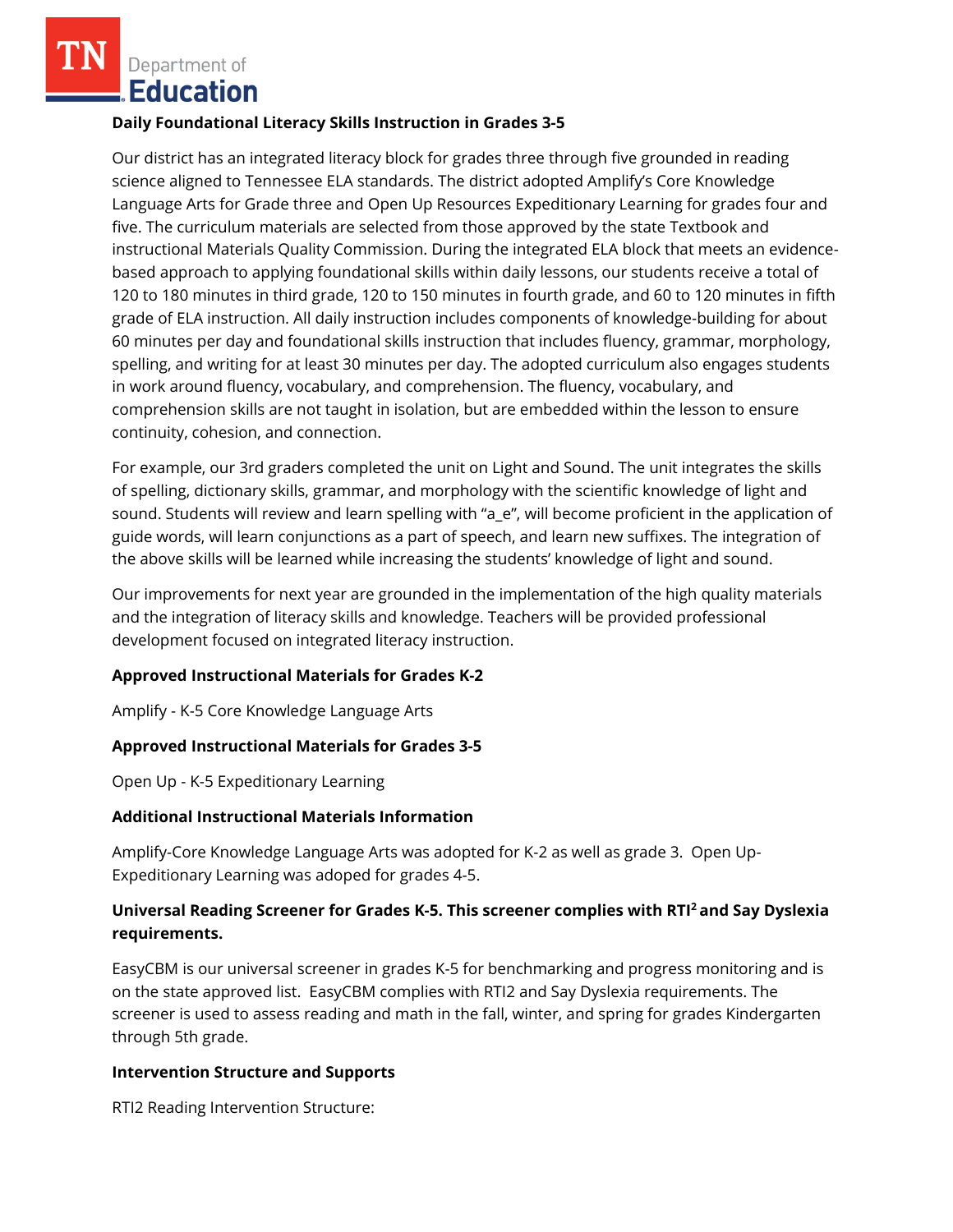Department of **Education** 

Marion County Schools utilizes Fountas and Pinnell's Leveled Literacy Intervention for reading intervention in grades K-5 for students either identified at-risk for a significant reading deficiency or identified with a significant reading deficiency. Universal screening data as well as student classroom performance, TCAP results, prior intervention outcomes (if applicable), and teacher observation data is used during RTI Data Team Meetings to determine placement, intensity, and scheduling of students into Tier III, Tier II, Remediation, or Enrichment. Students who are placed in Tier III receive the most intense intervention daily for at least 45 minutes and are progress monitored weekly. Students who are placed in Tier II receive intervention daily for at least 30 minutes and are progress monitored every other week. The universal screener and diagnostic assessment will determine the specific deficit the student will be provided support and progress monitored on. Students receiving Tier II or Tier III intervention will be provided a focused intervention on Letter Naming, Letter Sounds, Phoneme Segmenting, Word Reading Fluency, Passage Reading Fluency, or Reading Comprehension. RTI Data Team Meetings will be conducted every 4.5 weeks to evaluate student progress and either continue the intervention, change the intervention, or change Tier placement.

# **Parent Notification Plan/Home Literacy Reports**

Our district notifies parents in grades K-5 if their child is "at-risk" for or has a significant reading deficiency (as evidenced by students scoring in the 0-25th percentile) immediately after district schools complete the fall universal screening. Students' scores are communicated in parent-friendly language that provides a clear explanation of student skill gaps and the depth and extent of student needs. The parents are told what intervention their student will receive and the amount of time each day the student will receive services. This is coupled with a description of the importance of being able to read by the end of 3rd grade.

The district defines how students are assessed and what a "significant reading deficiency" means. Parents are subsequently notified of their child's progress, or lack of progress, after the first 4  $\frac{1}{2}$ week data team meetings. In the parent notifications/communication, data teams note the intervention(s) and any changes being made if the child is not showing sufficient progress as evidenced by progress monitoring and universal screening data as well as recommended activities (that do not require purchased resources) that will support students in the area of deficit (activities are not tailored by child, but tailored by skill deficit generally). These communications go out to parents with students in grades K-3 three times annually and are shared in grades 4 and 5 annually.

Additionally, the ELA curriculum contains parent letters in the younger grades that outline the foundational skills and knowledge domains for the coming week that will inform and equip parents to work with their child(ren). Families can better understand how to support their student(s) through questions about their texts and through an awareness of what foundational skills their child(ren) are learning.

## **Professional Development Plan**

Teachers in our district will participate in the free and optional Reading 360 Early Literacy Training series developed by the Tennessee Department of Education. Our plan for providing PD for all K-5 teachers is as follows: